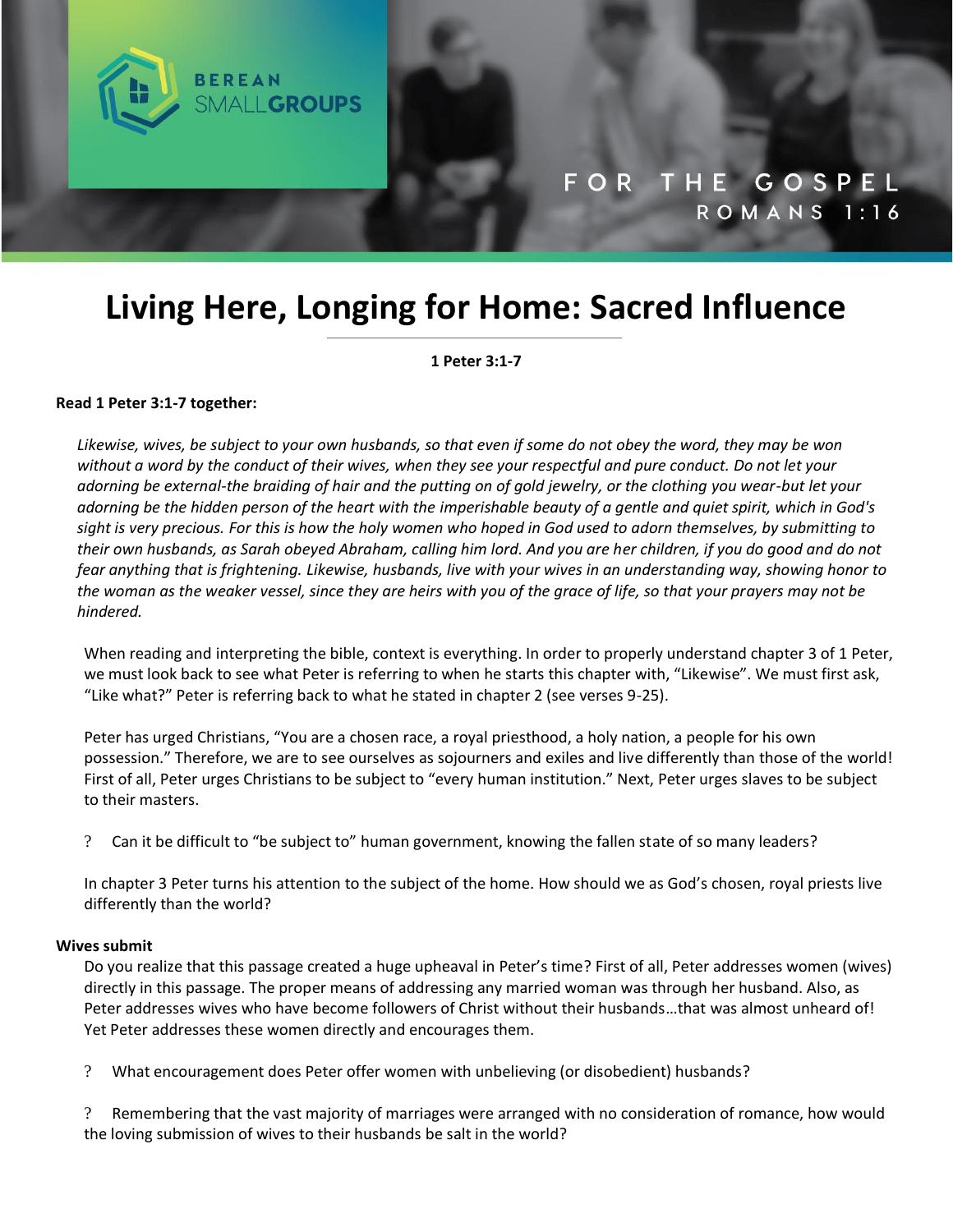Now here is a passage that is violently in opposition to the world of our day! The word "wife" has been banned from use in our Congress! The acceptable word is "spouse". The idea of submitting to anyone, especially for a woman to submit to a man, is blasphemous in our society. But obedience in this area of life brings grace and newness to homes where mutual honor, worth, and kindness have often wasted away under the confusion of about biblical definition of male and female.

# **Prayers for Christian women**

In light of the creative order of male and female, and the admonition here is 1 Peter, what should we be praying for the women of our church? What character traits should we be helping younger women acquire?

# **Pray that her strength will be evident in her character (vs. 1,2)**

This passage is not about marriage in general. It has a distinctly evangelistic aim.

? What long-term goal should be in mind when women submit to their unbelieving husbands?

? How would you describe "submission"? How is strength shown by a woman who chooses to submit to her husband?

This is NOT absolute obedience, not an unthinking mousiness that Peter is advocating. Just as government and masters are not absolute, neither is the husband. If what you are asked to do is illegal, immoral, endangering, or destructive - speak up, resist, and protect!

By submitting, a woman places her strengths for maximum impact on winning her husband to Christ. The husband can be won to Christ by the strength of her obviously changed life.

## **Pray that her beauty comes from within**

Interestingly, Peter counsels to be subject by making your invisible heart visible. Peter counsels that it is not what you put on but what pours out of you that makes you beautiful.

? What are some practical ways to live this out?

? How can we teach young women this valuable truth? Can you name ways that we may unknowingly be teaching women the world's definition of beauty rather than God's?

> Charm is deceitful and beauty is vain, but a woman who fears the LORD is to be praised.

> > Proverb 31:30

## **Pray that her identity is grounded in God**

Sarah followed a flawed man. She questioned him; she suffered indignation from his disobedience, and she also was disobedient. They were an imperfect couple!

- ? Read Hebrews 11:11. As you consider Sarah and her faith, describe the ramifications of her faith.
- ? Describe the effects of Sarah's faith on the redemptive story. How long-lasting are its effects?

## **Pray that her husband is a man of understanding**

"Likewise, husbands…" Peter turns his attention to husbands now. Given the context, these husbands would be the believing husbands within the church.